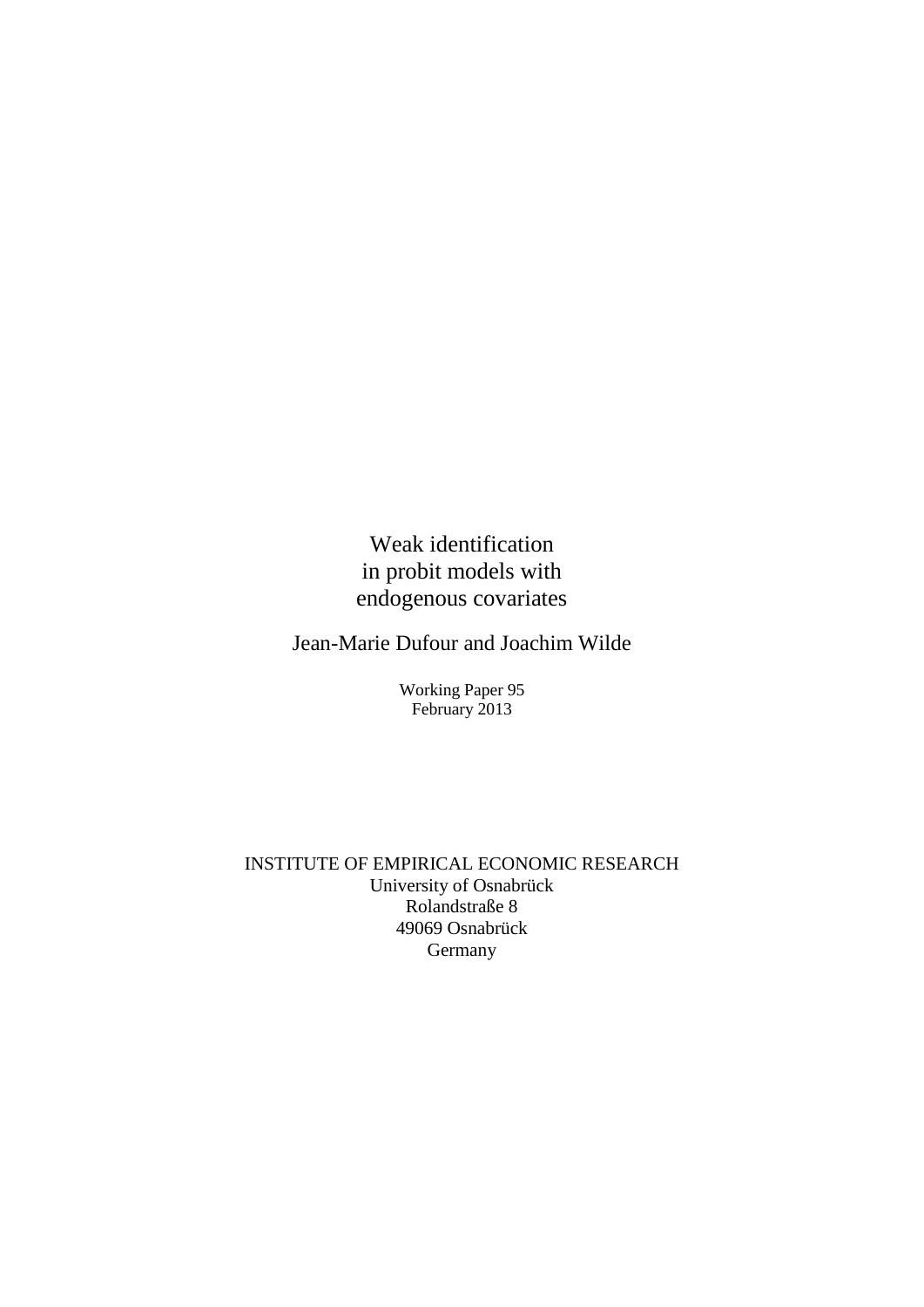# Weak identification in probit models with endogenous covariates

Jean-Marie Dufour *McGill University*

Joachim Wilde<sup>1</sup> *Osnabrück University*

# **Abstract**

Weak identification is a well known topic for linear multiple equation models. However, little is known whether this problem also matters for probit models with endogenous covariates. Therefore, the behaviour of the usual z-statistic in case of weak identification is analysed in a simulation study. It shows large size distortions. However, a new puzzle is found: The magnitude of the size distortion depends heavily on the parameter value that is tested. Alternatively the LR-statistic was calculated which is known to be more robust against weak identification in case of linear multiple equation models. The same seems to be true for probit equations. No size distortions are found. However, medium undersizing is observed.

Keywords: probit model, weak identification

JEL classification: C 35

 $\overline{a}$ 

<sup>&</sup>lt;sup>1</sup>Corresponding author. Postal address: Fachbereich Wirtschaftswissenschaften, Rolandstr. 8, 49069 Osnabrueck, Germany; phone: ++49 541 969 2746; e-mail: Joachim.Wilde@uni-osnabrueck.de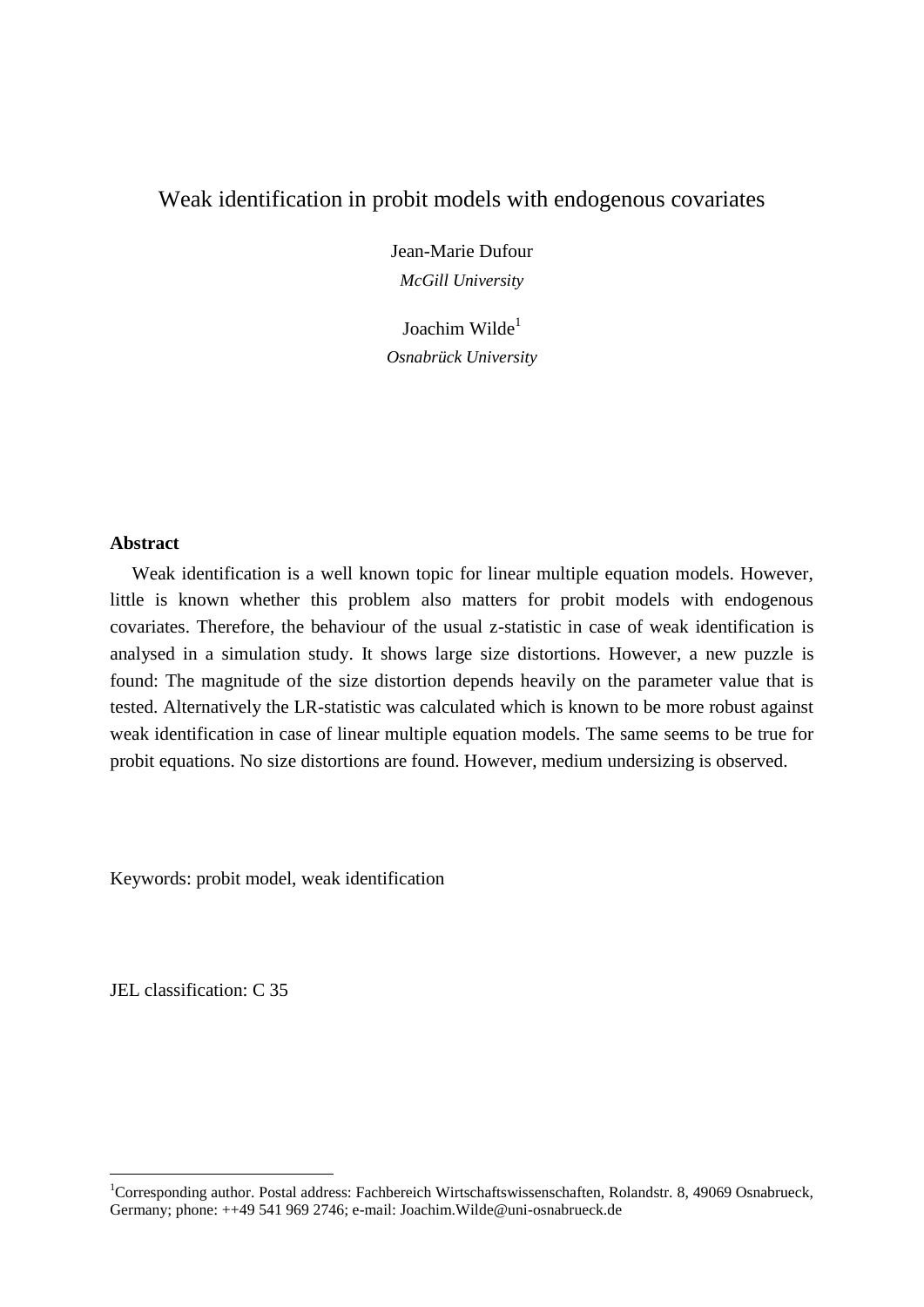# **1. Introduction**

 $\overline{a}$ 

Probit models are by now widely used in applied econometrics (in recent years, e.g., Brav 2009, Duryea/ Lam/ Levison 2007, Engelhardt et.al. 2010, Esaka 2010, Fitzenberger/ Kohn/ Wang 2011, Hajivassiliou/ Ioannides 2007, Hao/ Ng 2011, Hlaing/ Pourjalali 2012, Kauppi/ Saikkonen 2008, Litchfield/ Reilly/ Veneziani 2012, Mizutani/ Uranishi 2010, Schneider 2007). As in linear models, one or more explaining variables might be endogenous. This problem can be solved by using instrumental variables (cf. Wilde 2008 for a comparison of different estimation methods using instrumental variables). The resulting estimates can be used to calculate test statistics for the parameters of the model.

However, in linear models it is well known that weak instruments may cause considerable size distortions (cf. Dufour 2003 for an overview). Wald-type tests like the usual t-tests and Ftests are especially vulnerable to this problem (cf. Dufour 1997). In probit models a single parameter hypothesis is usually tested by the so-called z-test, i.e. the ratio of a consistent estimate and its asymptotical standard error. This is a Wald-type test. Therefore, big size distortions can be expected. Nevertheless, the topic seems to be largely a white spot in the literature. Exceptions are the recent theoretical papers of Andrews/ Cheng (2011a) and Andrews/ Cheng (2011b), who address the probit model as an example. However, Andrews/ Cheng (2011a) restrict their numerical analysis to a probit model with a nonlinear regression function and without endogeneity, and Andrews/ Cheng (2011b) don't analyze the probit model numerically.<sup>2</sup>

The paper contributes different new aspects: First, large size distortions in probit models with endogeneity are demonstrated with a simulation study. Second, a new puzzle is shown: Whereas size distortions testing the null of a parameter being equal to zero are of medium size, testing other values of the parameter gives large size distortions like those in linear models. Third, the behaviour of the classical likelihood ratio statistic in that case is analysed. Given the simulation design no size distortions are found. However, undersizing is observed so that the power of the test might be low. Fourth, as a by-product some insides concerning the estimation of probit models with endogenous covariates are given.

Section 2 shows the econometric model and the test statistics. Section 3 describes the simulation design and the estimators that are used. Since a probit equation is part of the model, some formulas become more complicated than in the linear case. They are described detailed because textbook descriptions are missing so far. Section 4 presents the results of the simulation study, and section 5 concludes. For ease of exposition always the binary probit model is considered.

 $2 A$  further exception is Magnusson (2007), who considered in an early version of his paper the probit model with endogenous covariates as an example and found medium size distortions. However, in later versions of the working paper and in the published version (Magnusson 2010) the probit example was deleted.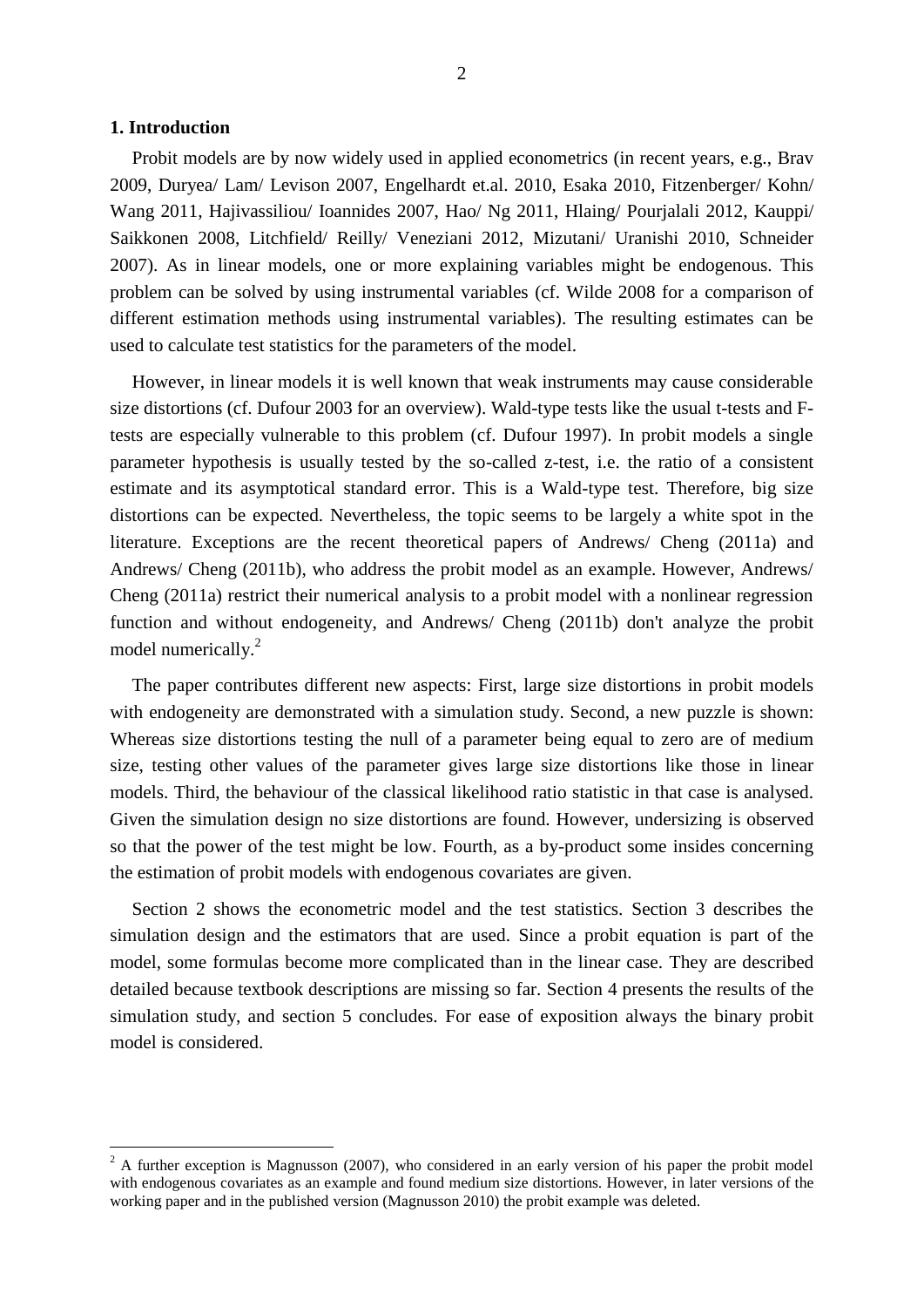#### **2. Model and classical tests**

The equation of interest is a structural probit equation. One of the explaining variables is endogenous, and a reduced form equation for this variable is specified. Thus, the following type of a model is considered:

$$
y_{1i}^* = \gamma_1 y_{2i} + \beta_1 x_{1i} + u_{1i}
$$
  
\n
$$
y_{1i} =\begin{cases} 1, & y_{1i}^* > 0 \\ 0, & \text{else} \end{cases}, \quad i = 1, ..., N,
$$
  
\n(2.1)

where  $y_{1i}^*$  is a latent variable,  $y_{1i}$  is its observable indicator,  $y_{2i}$  is an endogenous and observable variable,  $x_{1i}$  and  $x_{2i}$  are  $(K_1 \times 1)$  and  $(K_2 \times 1)$  vectors of exogenous variables,  $\gamma_1$ ,  $\beta_1$ ,  $\pi_{21}$ ,  $\pi_{22}$  are unknown parameter vectors of dimensions 1 ( $\gamma_1$ ), K<sub>1</sub> ( $\beta_1$ ,  $\pi_{21}$ ) and K<sub>2</sub> ( $\pi_{22}$ ), and u<sub>1i</sub> and  $v_{2i}$  are error terms with mean zero, variance  $\sigma_{u_1}^2$  and  $\sigma_{v_2}^2$  respectively, and Cov(u<sub>1i</sub>, u<sub>1j</sub>)  $=$  Cov(v<sub>2i</sub>, v<sub>2i</sub>) = 0 for i≠j. The probit model assumes that the u<sub>1i</sub>'s are normally distributed. Whether the distribution of  $v_{2i}$  must be also specified or not depends on the methods of estimating and testing. If a distribution is needed a joint normal distribution of  $u_{1i}$  and  $v_{2i}$  is assumed, i.e.

$$
(u_{1i}, v_{2i})|x_{1i}, x_{2i} \sim N\left(0, \begin{bmatrix} \sigma_{u_1}^{2} & \sigma_{u_1v_2} \\ \sigma_{u_1v_2} & \sigma_{v_2}^{2} \end{bmatrix}\right).
$$

The parameter of special interest is  $\gamma_1$ . It is not identified if  $\pi_{22}$  is equal to zero. Therefore, weak identification means that  $\pi_{22}$  is "near" to zero. Sometimes weak identification is quantified by the so-called concentration parameter (cf. Stock/ Wright/ Yogo 2002, p. 519). However, this parameter grows with N, and hence it suggests that the problem of weak identification is reduced by enlarging the sample size. This is misleading, and therefore it is not considered in the study.

Testing the significance of  $\gamma_1$  in empirical studies is usually done by the z-statistic (implemented in almost all econometric software packages):

$$
z = \frac{\hat{\gamma}_1}{\sqrt{\operatorname{asyVar}(\hat{\gamma}_1)}}.
$$
\n(2.2)

Given that  $\hat{\gamma}_1$  is a consistent and asymptotically normal distributed estimator, z is asymptotically standard normal distributed under the assumption of strong identification. The parameter  $\gamma_1$  can be estimated via two step methods (cf. Blundell/ Smith 1993 for an overview) or via joint GMM or joint Maximum Likelihood (ML) estimation of both equations (cf. Wilde 2008 for a comparison).

The z-test is a Wald-type test. The classical alternatives, the Likelihood Ratio (LR) and Lagrange Multiplier (LM) test, are based on the ML estimation of the parameters. Here, we focus on the LR test. Given the estimates, the LR-statistic is calculated easily, whereas for the LM test an estimation of the complicated information matrix is needed, and the results may depend on which estimation procedure was chosen.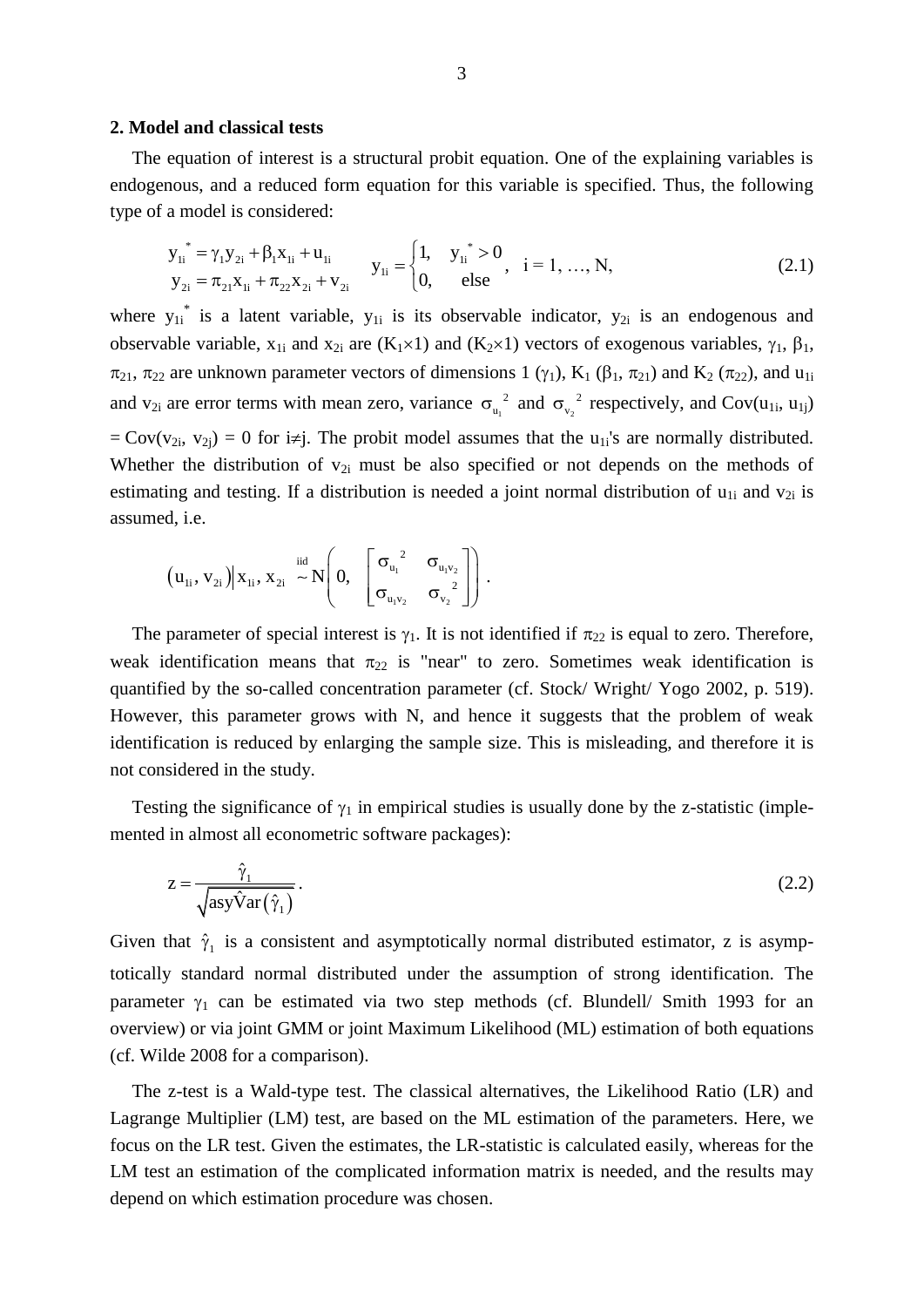The loglikelihood function of model (2.1) under the standard assumptions above is given as (cf. Wilde 2008, appendix 2):

$$
\ln 1(\theta) = \sum_{i=1}^{N} \left[ -0.5 \ln \left( 2 \Pi \sigma_{v_2}^2 \right) - 0.5 \left( \frac{y_{2i} - x_i \pi_2}{\sigma_{v_2}} \right)^2 + y_{1i} \ln \Phi \left( \frac{1}{\sqrt{1 - \rho_v^2}} \left( \frac{(\gamma_1 \pi_{21} + \beta_1) x_{1i} + \gamma_1 \pi_{22} x_{2i}}{\sigma_{v_1}} + \rho_v \left( \frac{y_{2i} - \pi_2 x_i}{\sigma_{v_2}} \right) \right) \right) + (1 - y_{1i}) \ln \left( 1 - \Phi \left( \frac{1}{\sqrt{1 - \rho_v^2}} \left( \frac{(\gamma_1 \pi_{21} + \beta_1) x_{1i} + \gamma_1 \pi_{22} x_{2i}}{\sigma_{v_1}} + \rho_v \left( \frac{y_{2i} - \pi_2 x_i}{\sigma_{v_2}} \right) \right) \right) \right), \quad (2.3)
$$

where  $x_i = (x_{1i}, x_{2i})'$ ,  $v_{1i} = u_{1i} + \gamma_1 v_{2i}$ ,  $\theta = (\gamma_1, \beta_1, \pi_2, \sigma_{v_2}, \rho_{v})'$ ,  $\pi_2 = (\pi_{21}, \pi_{22})$ ,  $\rho_v =$ Corr(v<sub>1i</sub>, v<sub>2i</sub>), and  $\sigma_{v_1} = \text{Var}(v_{1i})$ . Since only the ratios of the structural parameters and  $\sigma_{v_1}$  are identified, the latter cannot be estimated separately. Therefore, in the simulation study it is replaced by its true value.

The hypothesis, which is tested, is

 $H_0$ :  $\gamma_1 = \tilde{\gamma}_1$  vs.  $H_1$ :  $\gamma_1 \neq \tilde{\gamma}_1$ .

Denote  $\hat{\theta}_{ML}$  the unrestricted ML estimator of  $\theta$  using (2.3) and  $\hat{\theta}_{RML}$  the restricted ML estimator under the null hypothesis. Then, the LR statistic is defined as

$$
LR = 2\Big(\ln l\Big(\hat{\theta}_{ML}\Big) - \ln l\Big(\hat{\theta}_{RML}\Big)\Big).
$$

Under the usual assumptions (including strong identification) LR is asymptotically  $\chi^2_{(1)}$ distributed.

#### **3. Design of the simulation study and estimation methods**

The simulation design is as simple as possible to avoid arbitrary choices of unnecessary nuisance parameters. However, ML estimation of this simple model causes numerical problems, i.e. many replications ended with the message "maximum iterations reached" even after 200 and more iterations. Therefore, GMM estimation is used to calculate the z-statistic. To analyse the behaviour of the LR-statistic a slight generalization of the basic model is used that avoided the numerical problems on the one hand and did not change the results concerning the weak identification on the other hand (details see below).

In (2.1), the second equation is a reduced form equation. Endogeneity of  $y_2$  can be caused by two reasons: correlation between the error terms of the structural equations and/ or simultaneity between  $y_1$  and  $y_2$ . Both cause a correlation between  $u_1$  and  $v_2$ . In the simulation design we focus on simultaneity because it can be interpreted more easily. Nevertheless, all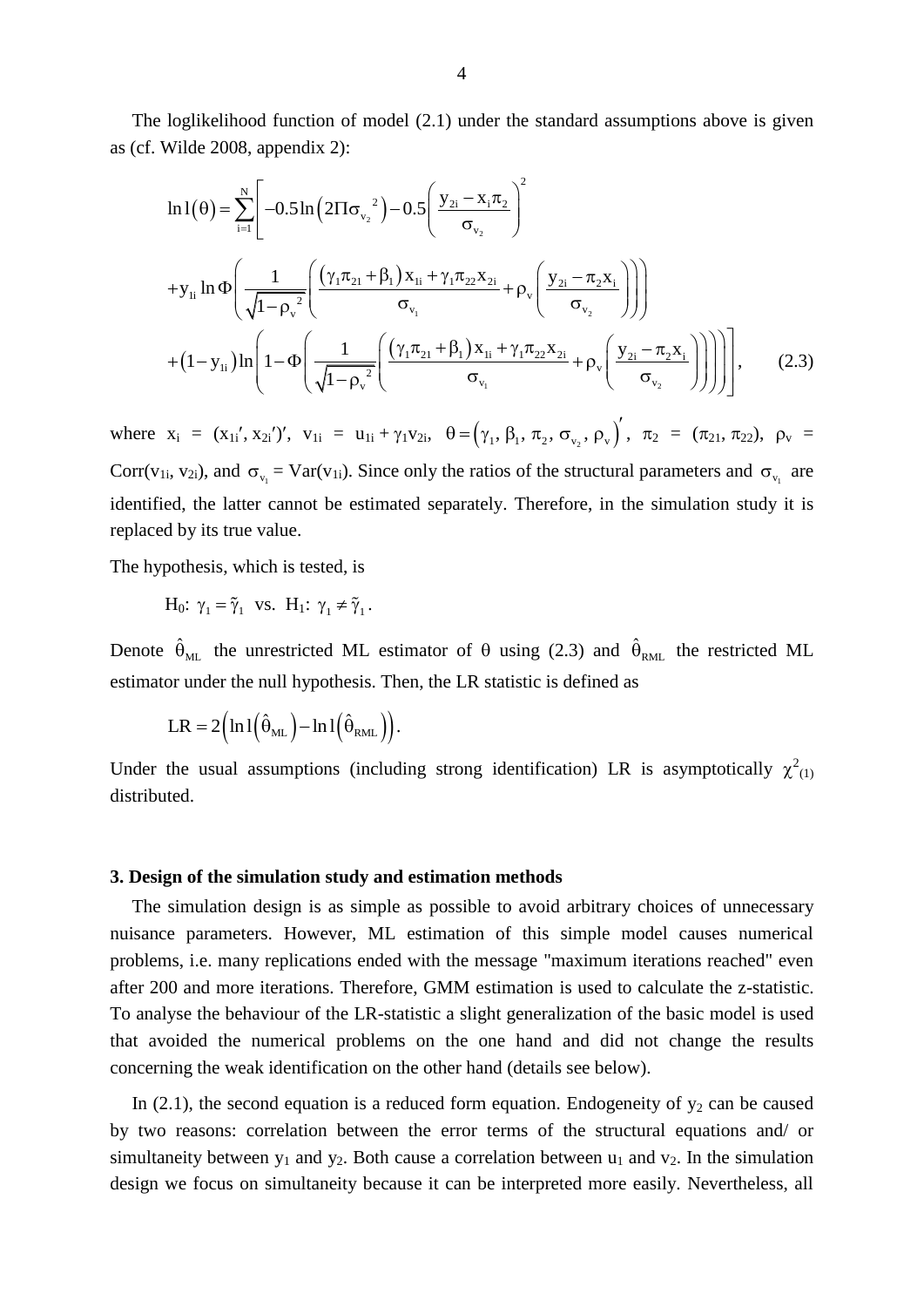results can be reproduced by assuming correlation between the error terms of the structural equations. For simplicity, in the first design  $\beta_1 = \pi_{21} = 0$  and  $K_2 = 1$ .

Therefore, the basic data generating model is of the following structure:

$$
y_{1i}^* = \gamma_1 y_{2i} + u_{1i} , \qquad y_{1i} = \begin{cases} 1, & y_{1i}^* > 0 \\ 0, & \text{sonst} \end{cases} \qquad i = 1, ..., N
$$
 (3.1)  

$$
y_{2i} = \gamma_2 y_{1i}^* + \beta_2 x_i + u_{2i}.
$$

The residuals  $u_{1i}$  and  $u_{2i}$  were drawn independently from a N(0, 16) distribution, i.e. the residual variances are equal for both equations. The exogenous variable  $x_i$  was drawn from a  $N(0.5, 16)$  distribution so that the expected number of ones for  $y_{1i}$  differs from the expected number of zeros. Weak identification is equivalent to  $\beta_2$  "near to zero". In the simulation,  $\beta_2$ = 0.01 is chosen. Smaller values of  $\beta_2$  did not sharpen the results any more. The case of strong identification was simulated by  $\beta_2 = 1$ . The simulations were done for the sample sizes  $N = 400$  (medium size) and  $N = 2000$  (large size) and were replicated 5000 times.

The estimated model was

$$
y_{1i}^* = \gamma_1 y_{2i} + u_{1i}, y_{1i} \text{ as defined in (3.1), } i = 1, ..., N
$$
  
\n
$$
y_{2i} = \pi_2 x_i + v_{2i},
$$
  
\nwhere  $\pi_2 = \frac{\beta_2}{1 - \gamma_1 \gamma_2}$  and  $v_{2i} = \frac{u_{2i} + \gamma_2 u_{1i}}{1 - \gamma_1 \gamma_2}$ . Both parameters in (3.2) are exactly

identified.

(3.2) is estimated via GMM using the "natural" moment conditions (cf. Wilde 2008)

$$
E\left[\begin{array}{c} x_i \left( y_{1i} - \Phi\left(\gamma_1 \pi_2 x_i / \sigma_{v_1}\right) \right) \\ x_i \left( y_{2i} - \pi_2 x_i \right) \end{array}\right] = 0.
$$

Denoting

$$
\theta = \begin{pmatrix} \gamma_1 \\ \pi_2 \end{pmatrix}, \ m_i(\theta) = \begin{pmatrix} x_i \left( y_{1i} - \Phi \left( \gamma_1 \pi_2 x_i / \sigma_{v_1} \right) \right) \\ x_i \left( y_{2i} - \pi_2 x_i \right) \end{pmatrix}, \text{ and } \overline{m}(\theta) = \frac{1}{N} \sum_{i=1}^N m_i(\theta)
$$

it is calculated

 $\overline{a}$ 

$$
\hat{\theta}_{\text{GMM}} = \underset{\theta}{\arg\min} \ \overline{m}(\theta)' \ W_N \overline{m}(\theta), \ W_N \text{ a weighting matrix},
$$

with regard to  $\theta$ <sup>3</sup>. Since the number of moment conditions is equal to the number of parameters the weighting matrix in the criterion function of the GMM estimator does not matter theoretically and the same asymptotic covariance matrix of the estimator can be used for all choices of  $W_N$  (Harris/ Mátyás 1999, p. 22). To be more precise, the asymptotic covariance matrix is (cf. Greene 2008, p. 445):

<sup>&</sup>lt;sup>3</sup> Again,  $\sigma_{v_1}$  is not identified. It is replaced by the standard deviation of  $v_1$  in each replication.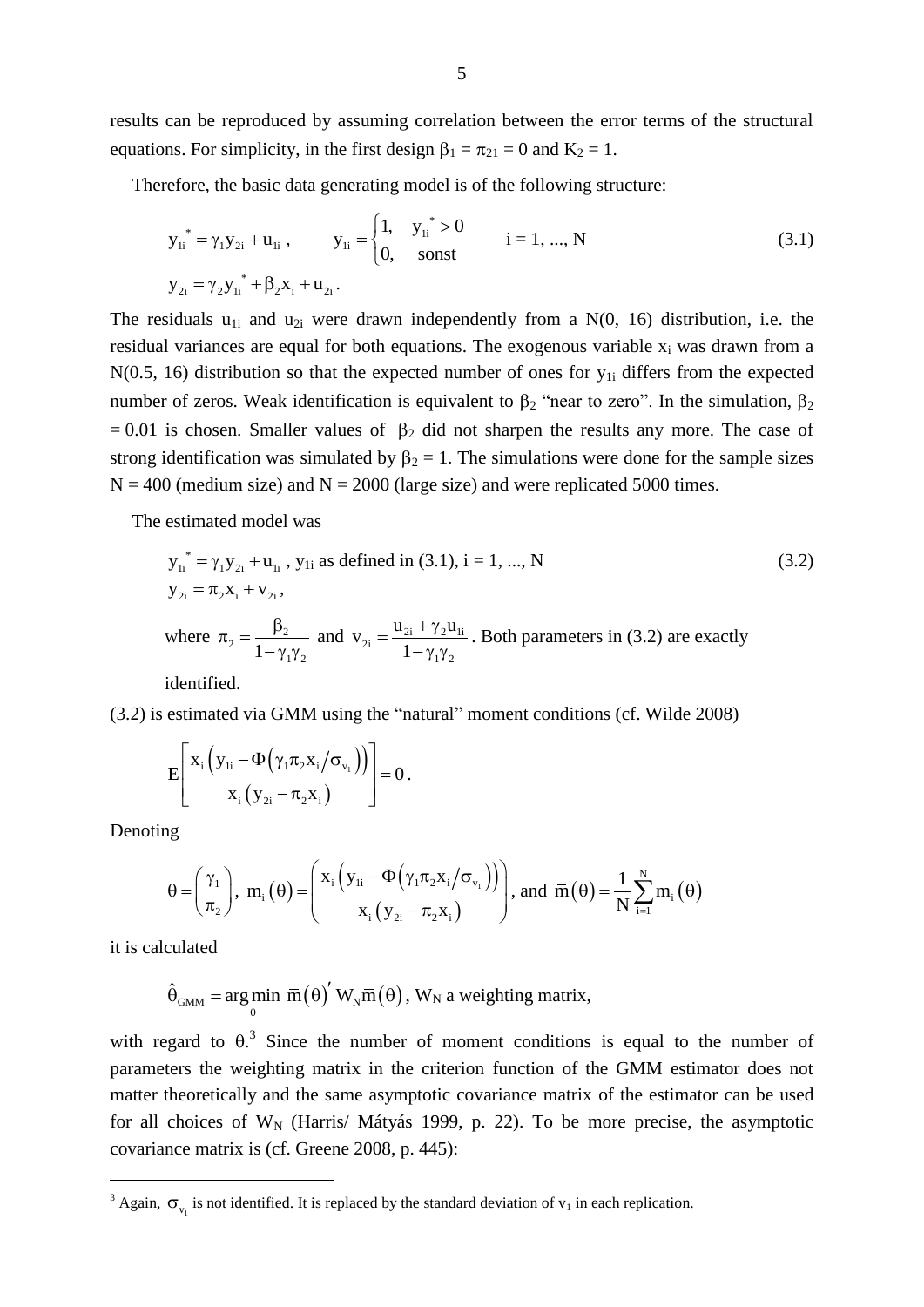$$
asyVar(\hat{\theta}) = \frac{1}{N} \Big[ G'\Phi^{-1}G \Big]^{-1},
$$
  
\n
$$
\Phi = asyVar(\sqrt{Nm}),
$$
  
\n
$$
G = \frac{\partial \overline{n}}{\partial \theta'} = \begin{pmatrix} \frac{1}{N} \sum_{i=1}^{N} \frac{\partial m_i^{(1)}(\theta)}{\partial \gamma_1} & \frac{1}{N} \sum_{i=1}^{N} \frac{\partial m_i^{(1)}(\theta)}{\partial \tau_2} \\ \frac{1}{N} \sum_{i=1}^{N} \frac{\partial m_i^{(2)}(\theta)}{\partial \gamma_1} & \frac{1}{N} \sum_{i=1}^{N} \frac{\partial m_i^{(2)}(\theta)}{\partial \tau_2} \end{pmatrix},
$$
  
\n
$$
\frac{\partial m_i^{(1)}(\theta)}{\partial \gamma_1} = \frac{-x_i^2 \pi_2}{\sigma_{v_i}} \varphi \Big( \frac{\gamma_1 \pi_2 x_i}{\sigma_{v_i}} \Big), \frac{\partial m_i^{(1)}(\theta)}{\partial \tau_2} = \frac{-x_i^2 \gamma_1}{\sigma_{v_i}} \varphi \Big( \frac{\gamma_1 \pi_2 x_i}{\sigma_{v_i}} \Big),
$$
  
\n
$$
\frac{\partial m_i^{(2)}(\theta)}{\partial \gamma_1} = 0, \frac{\partial m_i^{(2)}(\theta)}{\partial \tau_2} = -x_i^2.
$$

Given the assumptions above this matrix can be estimated consistently via

est asyVar
$$
(\hat{\theta}) = \frac{1}{N} \left[ \hat{G}' \hat{\Phi}^{-1} \hat{G} \right]^{-1}
$$
,  
 $\hat{\Phi} = \frac{1}{N} \sum_{i=1}^{N} m_i (\hat{\theta}) m_i (\hat{\theta})'$ ,  $\hat{G} = G$  after substituting  $\hat{\theta}$  for  $\theta$ .

The square root of the first diagonal element is the denominator of the z-statistic (2.2). The nominator is calculated using the identity matrix and the estimator  $\hat{\Phi}^{-1}$  of the optimal weighting matrix. The results were often the same. However, sometimes the identity matrix produces numerically more stable results, because no inverse needs to be calculated. Therefore, the reported results are based on the identity matrix.

Concerning the ML estimation of the basic model everything works fine for strong identification, whereas for weak identification the algorithm did not find the maximum for nearly half of the replications. This is caused by the following: In the basic model, for instance the second summand of (2.3) reduces to

The second summand of (2.3) reduces to  

$$
y_{1i} \ln \Phi \left( \frac{1}{\sqrt{1 - {\rho_v}^2}} \left( \frac{\gamma_1 \pi_2 x_{2i}}{\sigma_{v_1}} + \rho_v \left( \frac{y_{2i} - \pi_2 x_i}{\sigma_{v_2}} \right) \right) \right).
$$

Thus, the parameter  $\gamma_1$  is part of the log likelihood function only in the product  $\gamma_1 \pi_2$ . However, in case of weak identification  $\pi_2$  is close to zero, so that it is very difficult to find the "true" value of  $\gamma_1$ . The log likelihood function is rather flat concerning  $\gamma_1$ . Therefore, a constant is added in both equations and the following data generating process is considered:

$$
y_{1i}^* = \gamma_1 y_{2i} + \beta_{10} + u_{1i}
$$
  
\n
$$
y_{2i} = \gamma_2 y_{1i}^* + \beta_{20} + \beta_{21} x_{i} + u_{2i}
$$
  
\n
$$
y_{1i} = \begin{cases} 1, & y_{1i}^* > 0 \\ 0, & else \end{cases}
$$

where  $\beta_{10}=0.5$ ,  $\beta_{20}=0.25$ ,  $x_i \sim N(0,16)$  for all replications, and  $u_1$  and  $u_2$  are as above.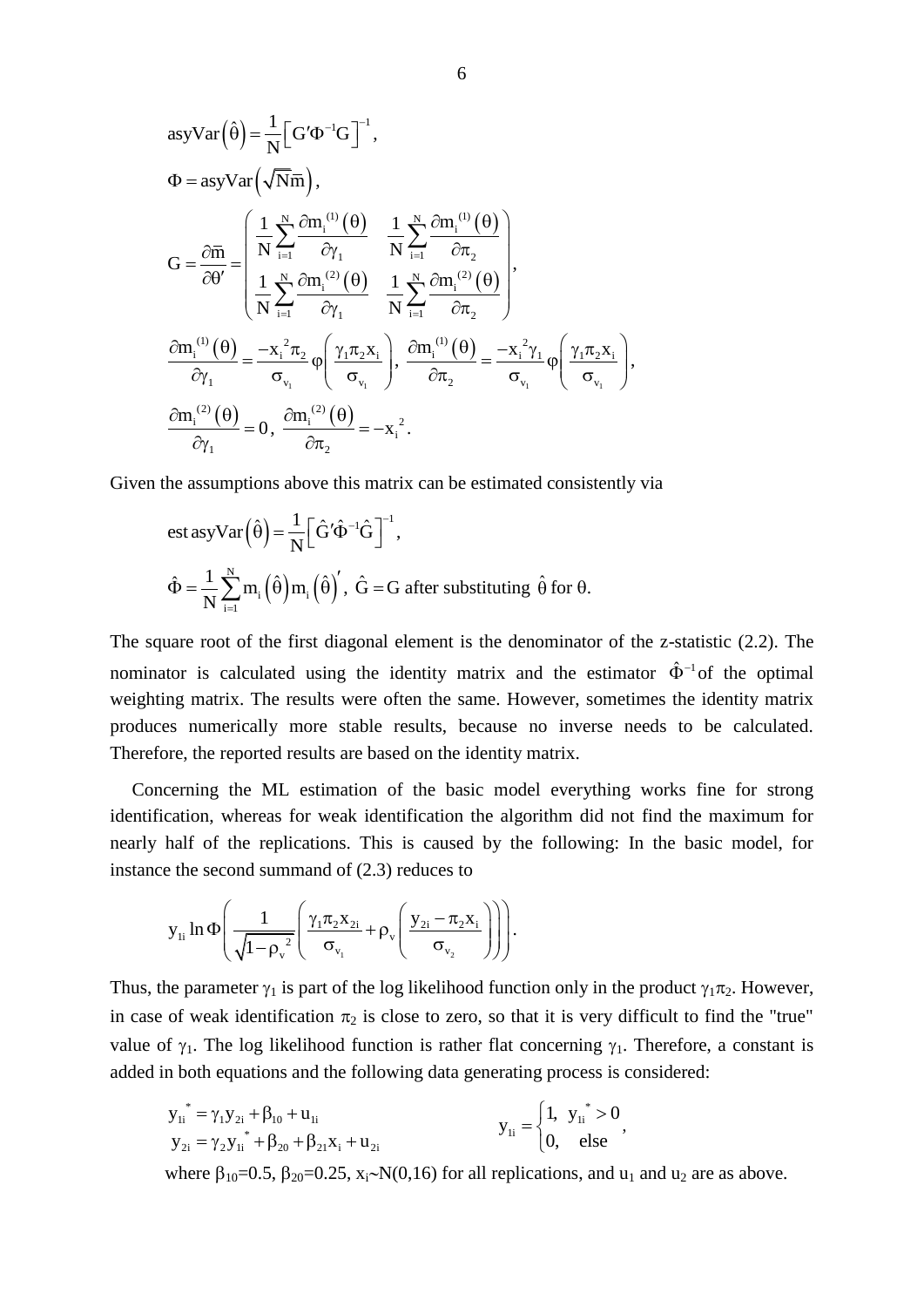The estimated model is now

$$
\begin{aligned} {\mathbf{y}_{1i}}^* &= \gamma_1 {\mathbf{y}_{2i}} + \beta_{10} + {\mathbf{u}_{1i}} \\ {\mathbf{y}_{2i}} &= \pi_{20} + \pi_{21} {\mathbf{x}_{i}} + {\mathbf{v}_{2i}} \\ \text{with} \ \pi_{20} &= \frac{\beta_{20} + \gamma_2 \beta_{10}}{1 - \gamma_1 \gamma_2} \, , \ \pi_{21} &= \frac{\beta_{21}}{1 - \gamma_1 \gamma_2} \, , \ \mathbf{v}_{2i} &= \frac{{\mathbf{u}_{2i}} + \gamma_2 {\mathbf{u}_{1i}}}{1 - \gamma_1 \gamma_2} \end{aligned}
$$

As expected, this avoids the numerical problems discussed above without changing the results concerning weak identification. The latter aspect was confirmed for those parameter values for which the optimum was found in the basic model.

.

# **4. Results of the simulation study**<sup>4</sup>

Two cases are distinguished: First, the null hypothesis " $\gamma_1=0$ " is tested, i.e. the significance of y<sub>2</sub>. Second, the null hypothesis " $\gamma_1 = c$ " is tested, c a constant different from zero, and the results for c=2 are presented. In both cases, the simulations were done for different values of  $\gamma_2$ . Small values of  $\gamma_2$  correspond with a "small" problem of simultaneity. We choose  $\gamma_2$  $= \pm 0.5$ . A "medium" problem of simultaneity is represented by  $\gamma_2 = \pm 1.5$ , and a "large" problem of simultaneity is represented by  $\gamma_2 = \pm 3$  and  $\gamma_2 = \pm 6$ . Since the differences between a medium and a large sample size were only moderate, the results are presented only for  $N =$ 2000.

#### **4.1 Results for the z-Test**

In case of testing significance and under strong identification, no size problems can be observed:

|        | nominal size |        |        |
|--------|--------------|--------|--------|
| Y2     | 1 %          | 5 %    | 10 %   |
| $-3$   | 0.0120       | 0.0470 | 0.0982 |
| $-0.5$ | 0.0098       | 0,0502 | 0.1002 |
|        | 0.0094       | 0.0492 | 0.0964 |

Table 1: Percentage of rejections of the z-statistic under strong identification,  $H_0$ :  $\gamma_1 = 0$ .

In case of weak identification the picture is mixed.<sup>5</sup> If there is only  $\alpha$ , weak "simultaneity, an extreme undersizing is observed. However, "strong" simultaneity causes medium size distortions:

 $\overline{a}$ 

 $4$  All simulations were done using R. The R codes are available on request.

 $<sup>5</sup>$  This result is similar to that of Magnusson (2007).</sup>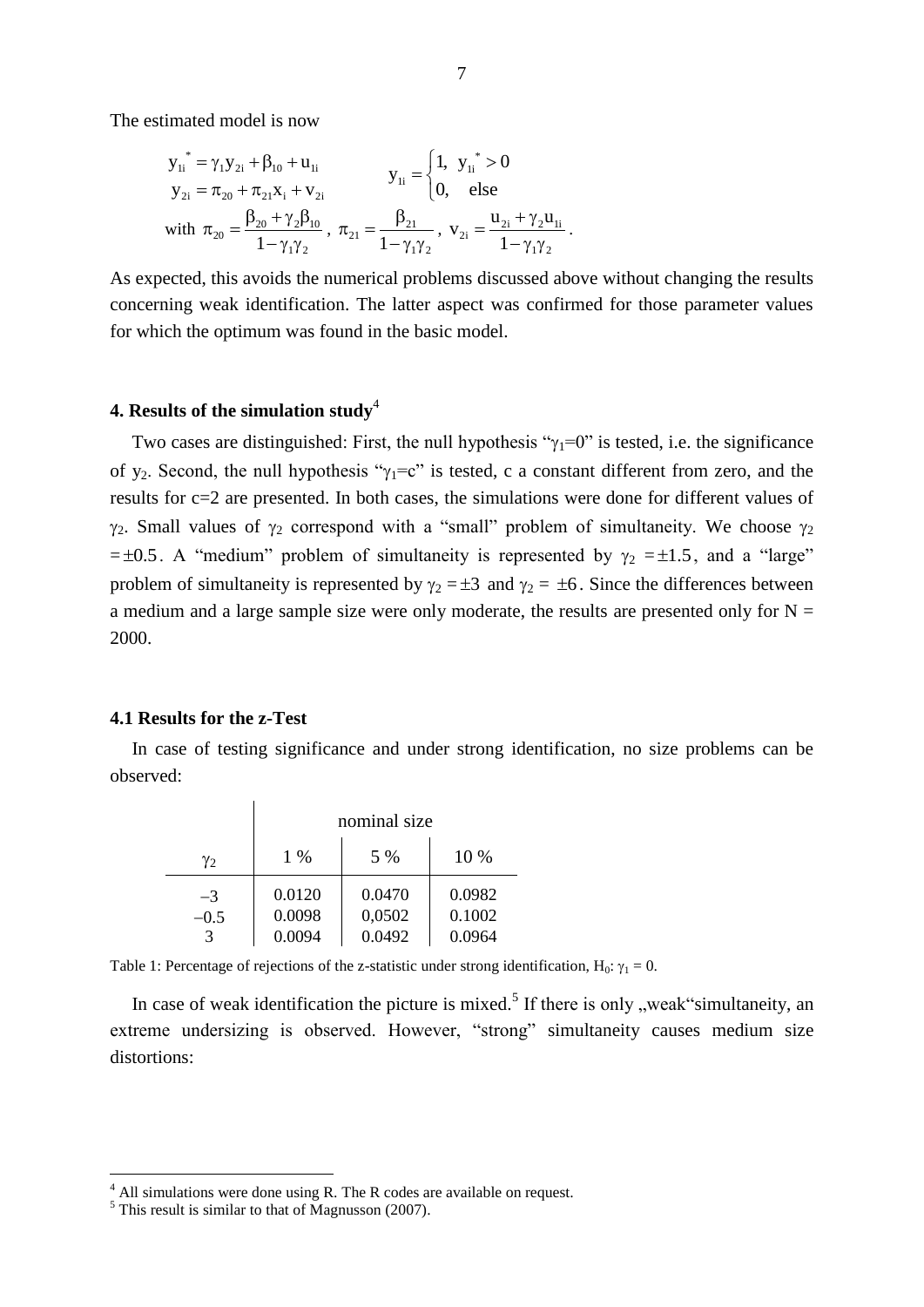

Figure 1: Percentage of rejections of the z-statistic under weak identification,  $H_0$ :  $\gamma_1 = 0$ , nominal size 5 %.

Nevertheless, the size distortions are smaller than those in linear simultaneous equations. Therefore, the data were also simulated using other values of c. Afterwards the results for  $c = 2$  are shown as an example. Again, in case of strong identification, no size distortion appears:

|        | nominal size |        |        |
|--------|--------------|--------|--------|
| Y2     | $1\%$        | 5 %    | 10 %   |
| $-3$   | 0.0110       | 0.0470 | 0.0910 |
| $-0.5$ | 0.0056       | 0,0356 | 0.0688 |
|        | 0.0086       | 0.0456 | 0.0896 |

Table 2: Percentage of rejections of the z-statistic under strong identification,  $H_0$ :  $\gamma_1 = 2$ .

However, in case of weak identification *and* strong simultaneity, the size distortions became very large ( $\gamma_2 = 0.5$  has to be omitted here because  $\gamma_1$  is no longer identified in that case):



Figure 2: Percentage of rejections of the z-statistic under weak identification, H<sub>0</sub>:  $\gamma_1 = 2$ , nominal size 5 %.

The empirical size becomes more than tenfold as high as the nominal size. Thus, in probit models similar size distortions as in linear simultaneous equations models can be observed.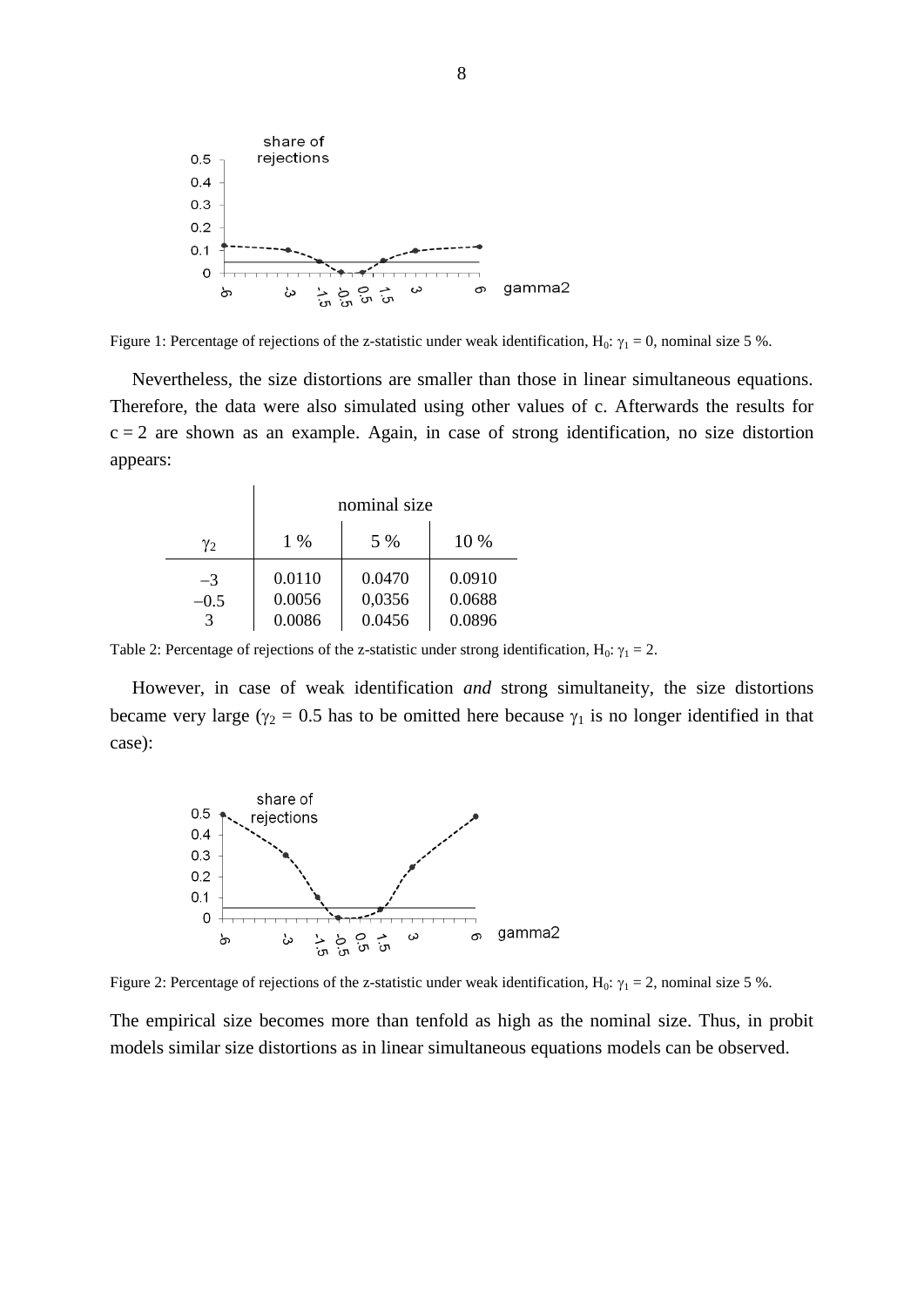#### **4.2 Results for the LR-Test**

In case of testing significance and under strong identification, again no size problems can be observed:

|        | nominal size |        |        |
|--------|--------------|--------|--------|
| Y2     | $1\%$        | 5 %    | 10 %   |
| -3     | 0.01         | 0.0494 | 0.101  |
| $-0.5$ | 0.012        | 0,0488 | 0.0986 |
|        | 0.0106       | 0.0548 | 0.0998 |

Table 3: Percentage of rejections of the LR-statistic under strong identification, H<sub>0</sub>:  $\gamma_1 = 0$ .

Simulating the case of weak identification,  $\beta_2 = 0.0001$  is used, i.e. a smaller value of  $\beta_2$  is needed to get the strongest results. They differ substantially from those for the z-test:



Figure 3: Percentage of rejections of the LR-statistic under weak identification, H<sub>0</sub>:  $\gamma_1 = 0$ , nominal size 5 %.

If simultaneity is weak, the observed share of rejections is near to the true size, if it is medium or strong, *undersizing* is observed. Results for  $\gamma_2 = \pm 6$  are missing, because the program stopped with an error message for some replications. This message was caused by the following: Consider for instance  $\gamma_1=0$  and  $\gamma_2=6$ . This implies  $\rho_v=0.9864$ , i.e. the bivariate normal distribution of  $v_1$  and  $v_2$  is near to singularity. Furthermore, in (2.3)  $1/\sqrt{1-\rho_v^2}$  $1/\sqrt{1-\rho_v^2} = 6.08$ ,  $\Phi(\approx 6) = 1$ ,  $1 - \Phi(\approx 6) = 0$ , and  $\ln(1 - \Phi(\approx 6))$  is not defined. Therefore, ML estimation is less robust against a high correlation of the reduced form errors than GMM estimation.

The results for the LR-test do not change if  $\gamma_1=2$  is tested. In that case  $\gamma_2=6$  is possible:



Figure 4: Percentage of rejections of the LR-statistic under weak identification,  $H_0$ :  $\gamma_1 = 2$ , nominal size 5 %.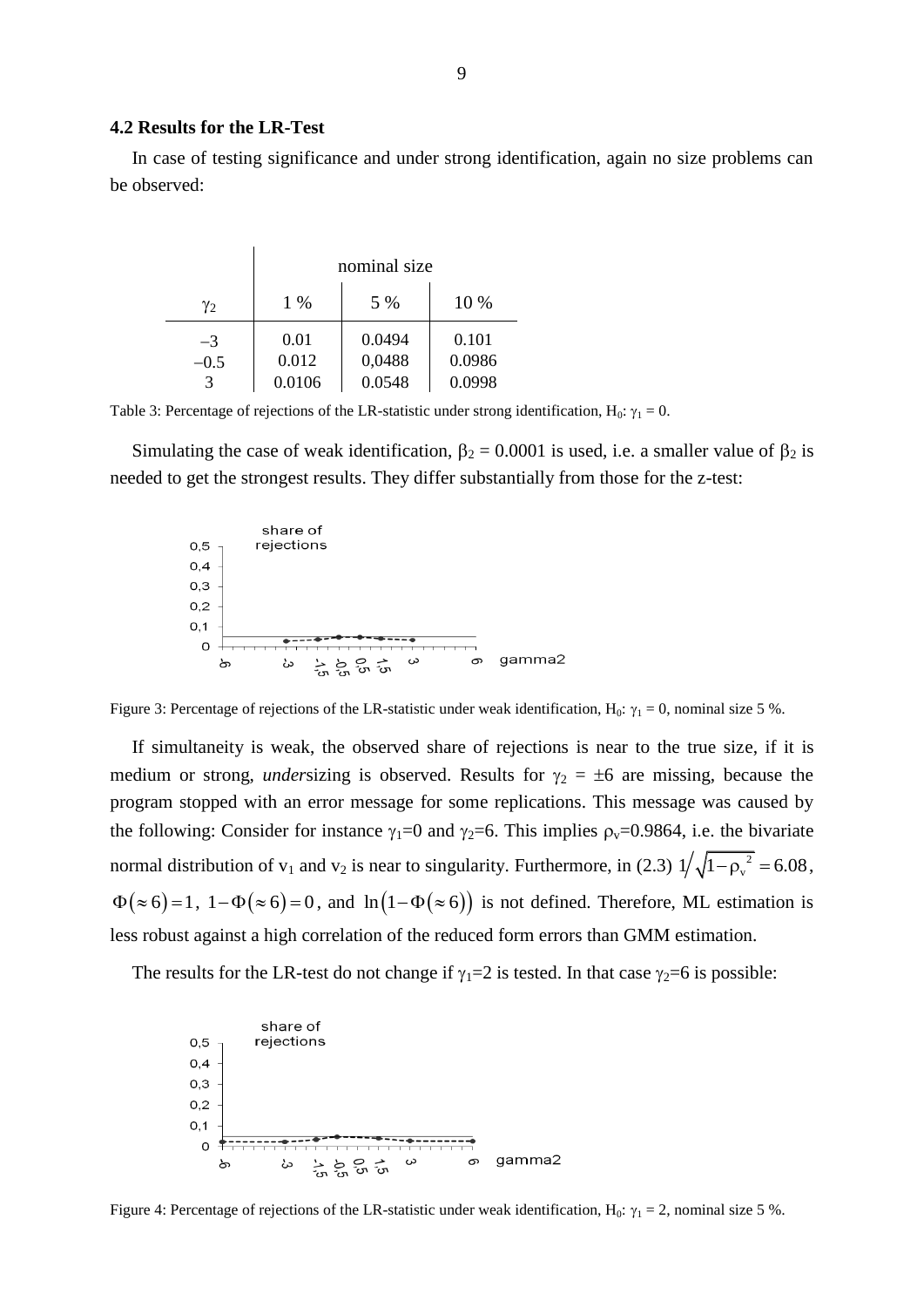Again, in case of weak identification and strong simultaneity the empirical size is about half of the nominal size.

### **5. Conclusion**

The paper is a kind of first serve concerning the analysis of weak identification in probit models with endogenous covariates. It shows remarkable size distortions concerning the usual z-statistic. However, further research is needed to clarify why the magnitude depends heavily on the tested hypothesis. The likelihood ratio statistic could be a conservative alternative. However, its power might be low. Thus, further research is useful to clarify how advanced methods like those of Andrews/Cheng (2011b), Dufour (2006) or Kleibergen (2005) will work for probit models with endogenous covariates.

# **References**

- *Andrews, D.W.K./ Cheng, X.* (2011a), Maximum likelihood estimation and uniform inference with sporadic identification failure, Cowles Foundation Discussion Paper No. 1824, Yale University.
- *Andrews, D.W.K./ Cheng, X.* (2011b), GMM estimation and uniform subvector inference with possible identification failure, Cowles Foundation Discussion Paper No. 1828, Yale University.
- *Brav, O.* (2009), Access to capital, capital structure, and the funding of the firm, Journal of Finance 64, 263-308.
- *Dufour, J.M.* (1997), Some impossibility theorems in econometrics with applications to structural and dynamic models, Econometrica 65, 1365-1387.
- *Dufour, J.M.* (2003), Identification, weak instruments, and statistical inference in econometrics, Canadian Journal of Economics 36, 767-808.
- *Dufour, J.M.* (2006). Monte carlo tests with nuisance parameters: A general approach to finite sample inference and nonstandard asymptotics, Journal of Econometrics 133, 443-477.
- *Duryea, S./ Lam, D./ Levison, D.* (2007), Effects of economic shocks on children's employment and schooling in Brazil, Journal of Development Economics 84, 188-214.
- *Engelhardt, G.V./ Eriksen, M.D./ Gale, W.G./ Mills, G.B.* (2010), What are the social benefits of homeownership? Empirical evidence for low-income households, Journal of Urban Economics 67, 249-258.
- *Esaka, T.* (2010), De facto exchange rate regimes and currency crises: Are pegged regimes with capital account liberalization really more prone to speculative attacks?, Journal of Banking and Finance 34, 1109-1128.